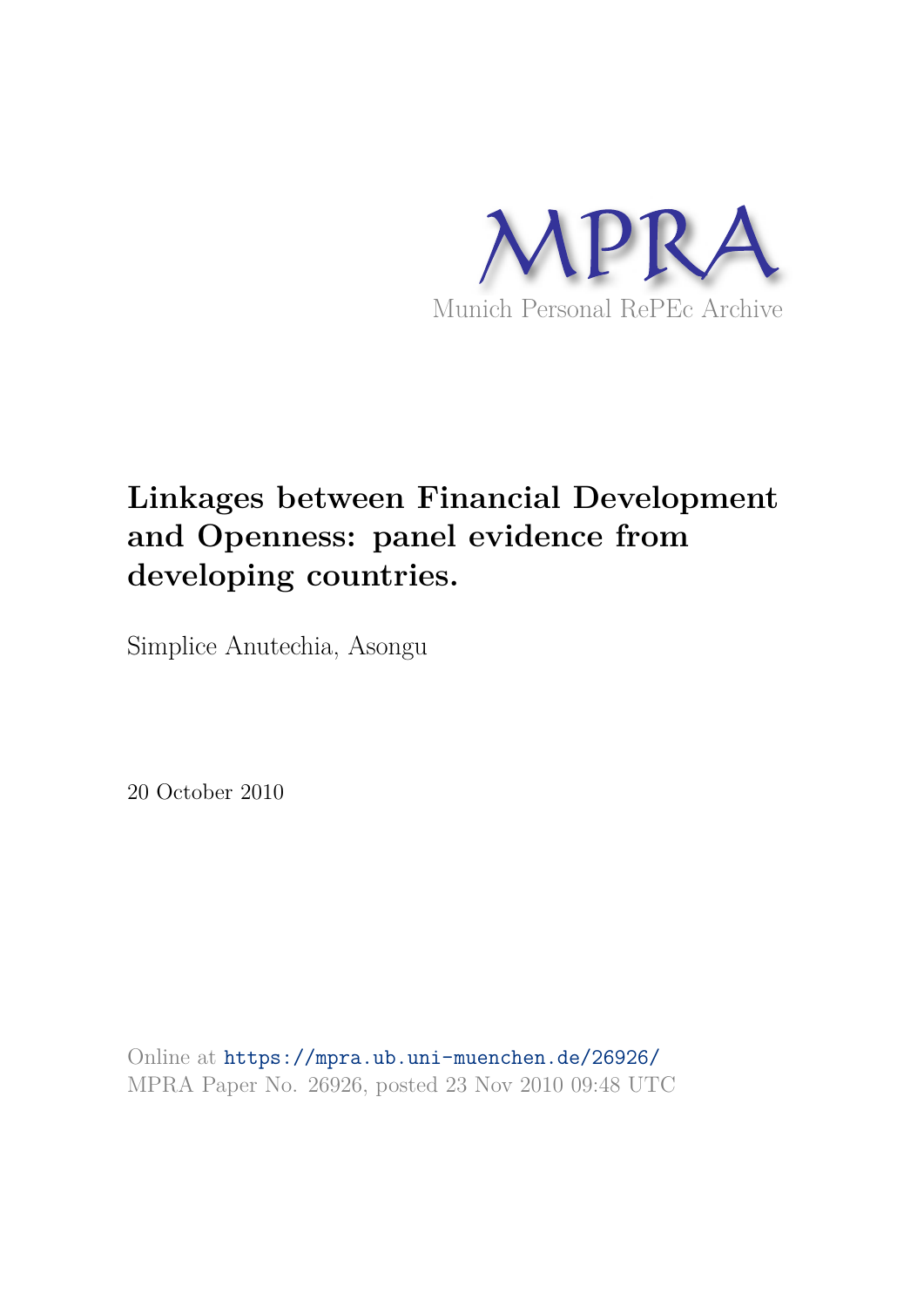## Linkages between Financial Development and Openness: panel evidence from developing countries.

Simplice Anutechia Asongu

E-mail: asongusimplice@yahoo.com

Tel: 0032 473613172

*HEC-Management School, University of Liège.*

*Rue Louvrex 14, Bldg. N1, B-4000 Liège , Belgium*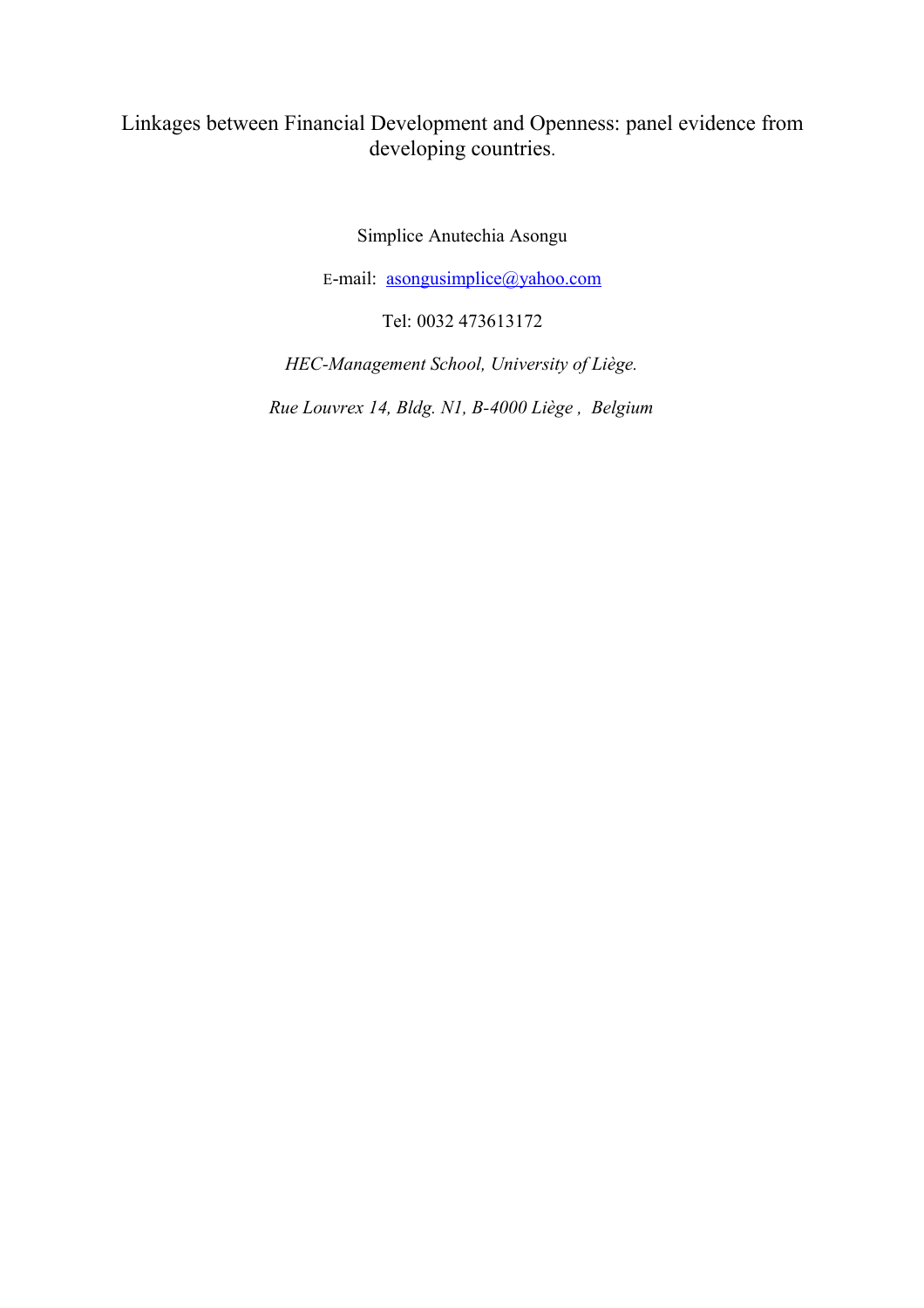#### **Abstract**

In this paper, we contribute to existing literature on financial development and openness by, sampling twenty-nine African countries with data spanning from 1987 to 2008. Using panel empirical techniques, we provide evidence of bi-directional causality between trade openness and financial openness; albeit, the former, bearing much more impact on the later. Neither capital openness nor trade openness, significantly account for financial development. Our results are robust to variable interaction via Principal Component Analysis. For sampled countries, policy towards trade openness should be effective in view of inviting private capital flows.

Keywords: Trade Openness, Financial Openness, Financial Development, Panel, Africa.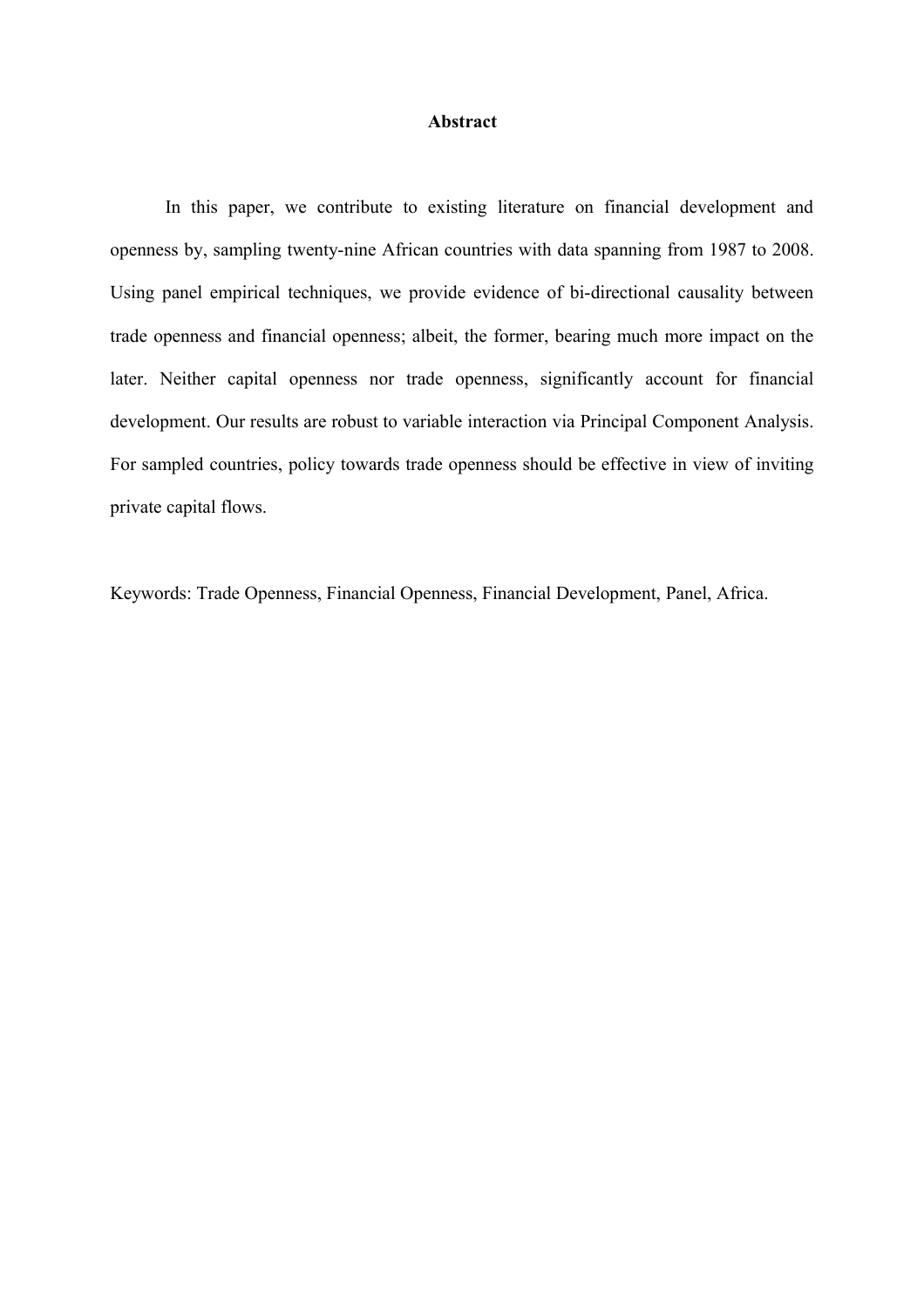#### **1. INTRODUCTION**

At the advent of globalization, the issue of linkages between finance and openness become more apparent. Beyond this truism, the success of China as an export driven economy; following her joining the World Trade Organization (WTO) at the beginning of the millennium, has achieved considerable trade and/or financial openness and economic growth. Its quick recovery from the 2008 global economic downturn and financial melt-down; amid struggling western nations, point to the great role, this emerging country will have on the global business arena in the  $21<sup>st</sup>$  century. Any right minded policy maker should of consequence, be nursing the concern of knowing how, openness has led to financial development and growth in other developing countries. This has been confirmed by many a study, which point to the existence of a positive bearing of trade openness on growth: Spatareanu and Manole(2010) who find out; less trade protection is associated with higher per capita<sup>1</sup>, Welch and Romain(2008) show that, over the 1950-98 time frame, economies with liberalized trade regimes experienced higher growth rates.

 Dornbusch (1992) presented the case for trade liberalization for developing countries in which, he spelled out the need for service-trade liberalization and regional trade agreements; in an effort to achieve vested economic development. He asserted; trading restrictions should be gradually lifted with progress in development. Rajan and Zingales(2003), via a panel of twenty-four countries(industrialized for the most part) show that, simultaneous opening of trade and capital accounts is key to financial development; especially financial market development, when cross-border capital flows are free. This hypothesis is partially confirmed by Baltagi et al. (2009), who investigate the premise put forward by Rajan and Zingales. From a bank sector development perspective, their findings, indicate; on an independent basis, both trade openness and financial openness bring about

<sup>&</sup>lt;sup>1</sup> Using data from 131 developed and developing countries.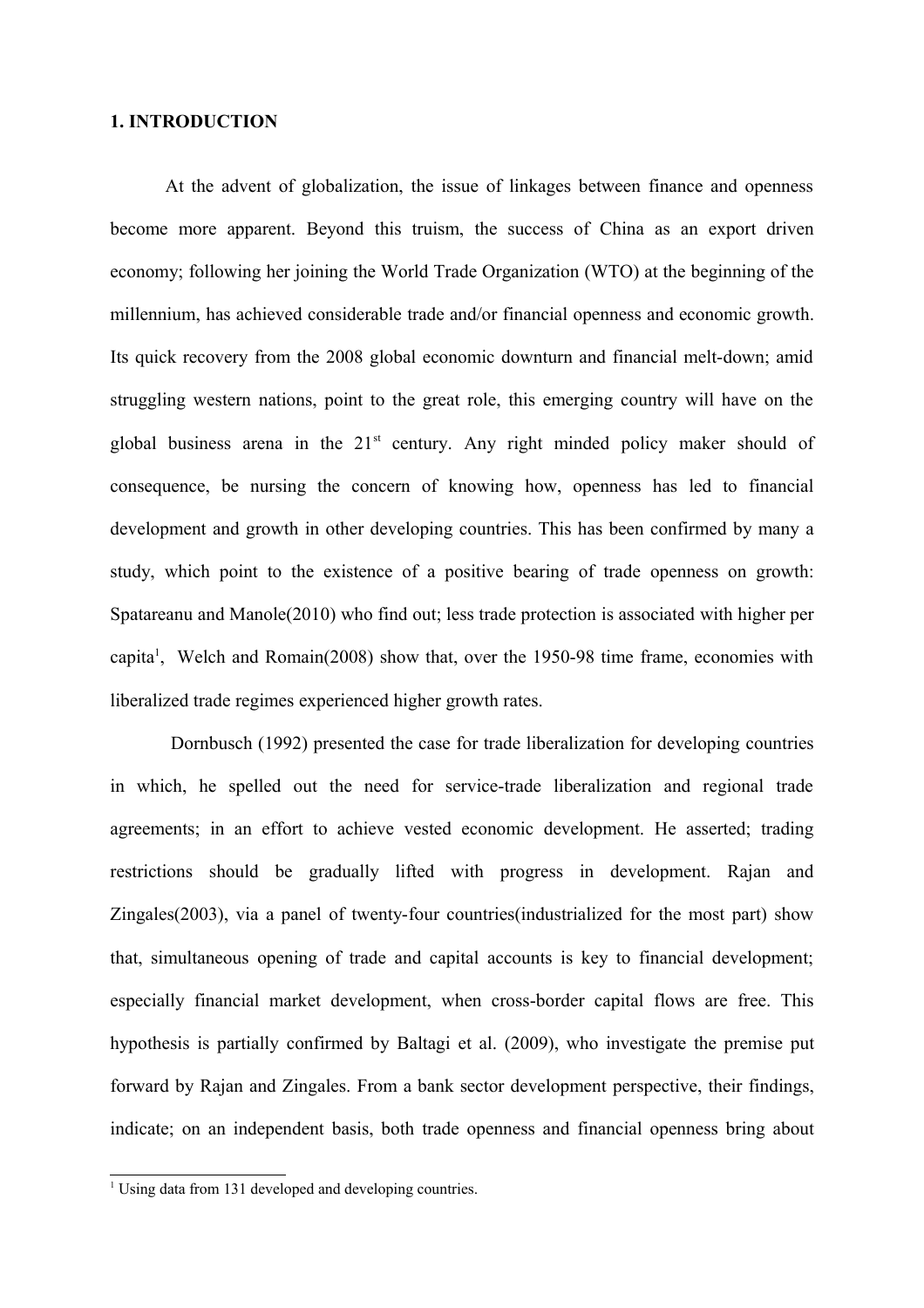financial development; thus slightly disagreeing with Rajan and Zingales (2003). However, interactions of trade and financial openness suggest a negative marginal effect; implying closed economies could benefit by opening both their trade and financial accounts<sup>2</sup>. This thesis is further confirmed by Hanh(2010), whose study on twenty-nine Asian countries, shows the existence of bi-directional causality between trade(financial) openness and financial development. Kim et al.(2010) using Pooled Mean Group on eighty-eight countries; spanning from 1960-2005, show a positive long run relationship between trade openness and financial development; albeit, coexistence of negative short run coefficients.

 A number of studies have been focused exclusively on Africa in the investigation of this relationship; albeit, 'growth' oriented for the most part. Such are the likes of Mbabazi et al. (2008), whom, via cross-section and panel econometric techniques, investigate the link between growth, inequality and openness from forty-four sub-Saharan African(SSA) countries on data spanning from 1970-95. Their results provide evidence of a positive association between openness and growth. Kandiero and Chitiga(2003) probe into linkages between openness and Foreign Direct Investment(FDI) in the continent and discover FDI to GDP responds well to increased openness for the economy in general and the service sector in particular. Suffice here to mention that, FDI: with respect to Lane and Milesi-Ferreti (2006), is an appreciator of financial openness. Thus, in a nutshell shell, their conclusion could be revised as; trade account openness lead to capital account openness; in other words, trade openness breeds financial openness.

In this paper, our concern will be to investigate the effects of trade (financial) openness on the financial intermediary sector development of selected African countries. In plainer terms, we shall seek to discover what impact, opening-up the goods and services markets in the continent, has had on finance. Our motivation for this line of research is embedded on the facts that: (1) we didn't find existing literature dwelling directly on the

<sup>&</sup>lt;sup>2</sup> "Interaction" as defined by Rajan and Zingales (2003). In our robustness test, we shall use First Principal Components from Principal Components Analysis as a form of interaction.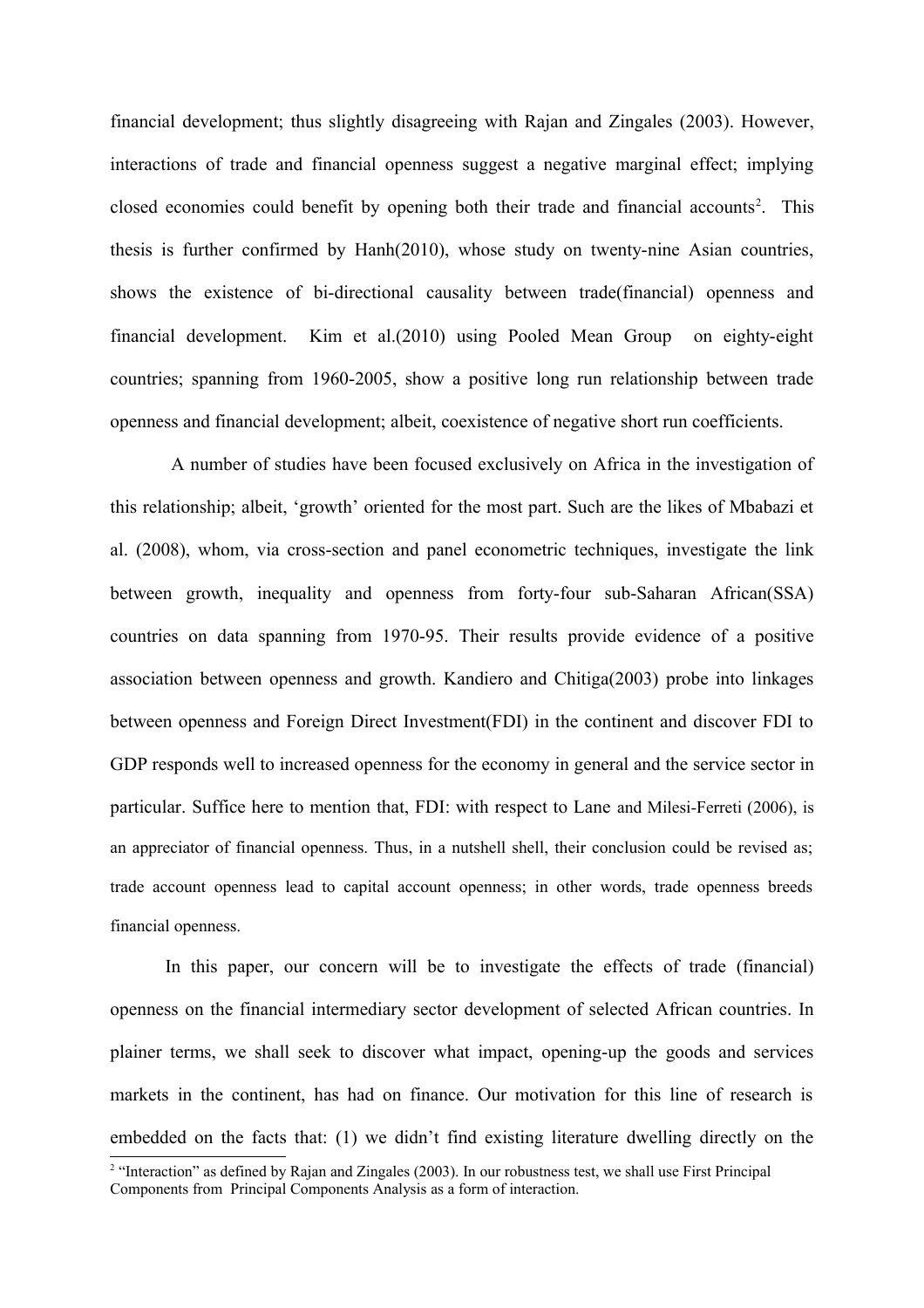subject matter; (2) beyond this objective perspective, investigating this link in an exclusively African context, could be desirous of examination for policy making; amid current debates on globalization, free trade and poverty.

## **2. DATA and METHODOLOGY**

## **2.1 Data**

## **Table 1: Data collection summary**

|                                      | Definition of Proxy<br>and(source)                            | Sign of<br>Proxy | Justification of choices                                                                          | Usage in<br>Literature                                |
|--------------------------------------|---------------------------------------------------------------|------------------|---------------------------------------------------------------------------------------------------|-------------------------------------------------------|
| Financial<br>Development<br>(FD)     | Private Credit by<br>deposit money<br>banks on GDP<br>(FDSD). | PCRgdp           | These indicators from<br>the FDSD have been<br>widely acclaimed and<br>used in recent literature. | Baltagi et al.<br>(2009),<br>Hanh(2010)               |
|                                      | Liquid Liabilities<br>on GDP(FDSD)                            | LLgdp            | Among available<br>proxies, these are<br>chosen based on data                                     | Hanh(2010),<br>Gries et al.<br>(2009)                 |
| Financial<br><b>Openness</b><br>(FO) | Foreign Direct<br>Investment on<br>GDP(ADI)                   | FDIgdp           | availability.<br>For the control<br>variables; GDPpcg also                                        | Lane and Milesi-<br>Ferreti (2006),<br>Baltagi et al. |
|                                      | <b>Gross Private</b><br>Capital Flows on<br>GDP(ADI)          | PCFgdp           | helps to access welfare<br>impact. We also<br>introduce                                           | (2009),<br>Hanh(2010)                                 |
| Trade<br>Openness(TO)                | $Imports + Exports$<br>on GDP(ADI)                            | IXgdp            | complimentary<br>indicators for control <sup>3</sup> .                                            | Hanh(2010)                                            |
| Control<br>Variable $(s)$            | GDP per capita<br>growth(ADI)                                 | <b>GDPpcg</b>    |                                                                                                   |                                                       |

FDSB: Financial Development and Structure Database. ADI: African Development Indicators.

<sup>&</sup>lt;sup>3</sup> For instance, in a model where Financial Openness is the dependent variable; in estimating PCFgdp, FDIgdp is used as a control variable and vice-versa. This also applies to Financial Development regressions.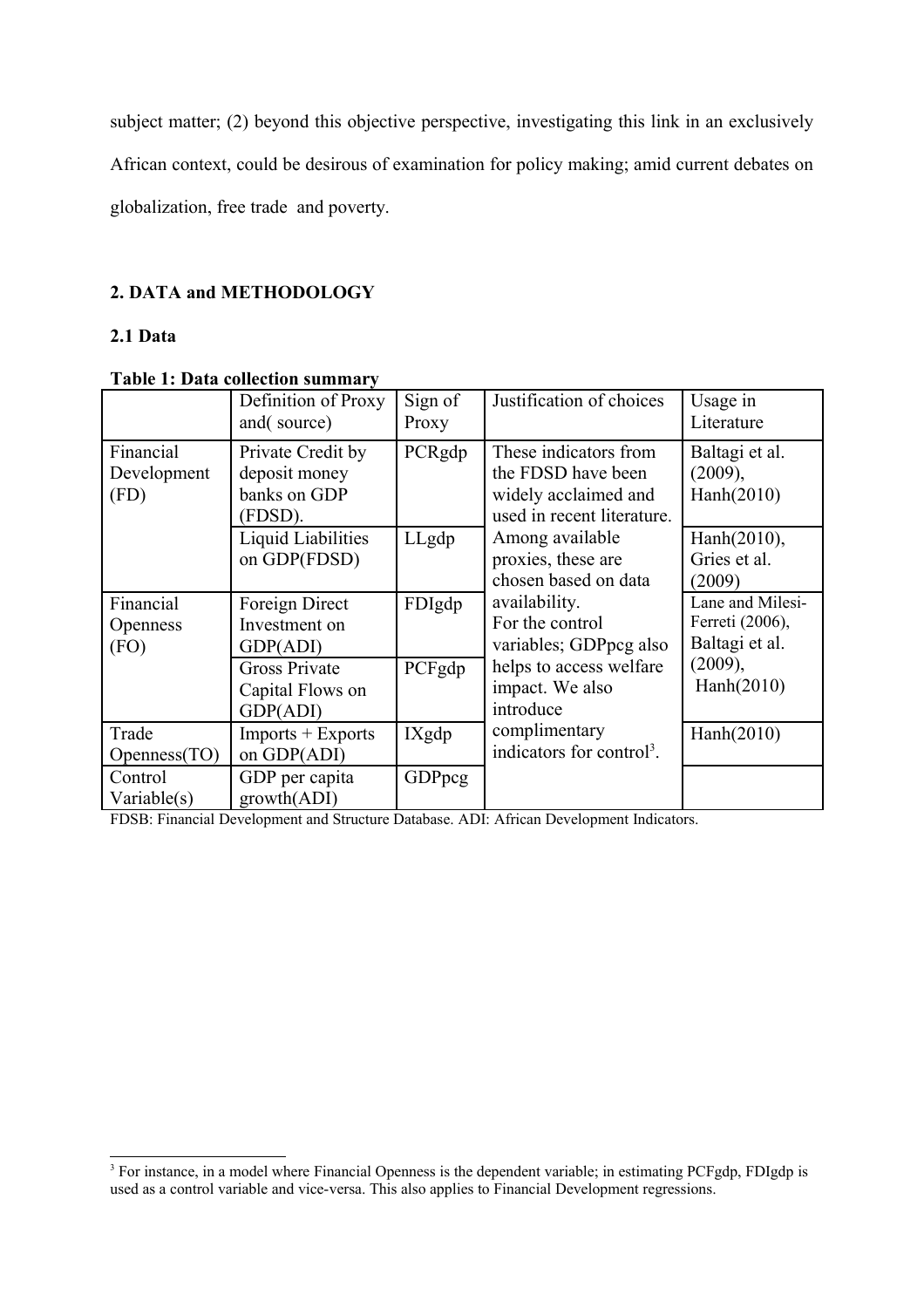#### **2.2 Methodology**

*2.2.1 Principal Component Analysis (PCA)*

| пиех)                       |           |             |       |         |                         |        |
|-----------------------------|-----------|-------------|-------|---------|-------------------------|--------|
| Principal                   | Indexes   | Correlation | Eigen | $P.C\%$ | <b>Component Matrix</b> |        |
| Components                  |           |             | Value |         |                         |        |
| Financial                   |           |             |       |         | LLgdp                   | PCRgdp |
| Development FinDIndex 0.812 |           |             | 1.812 | 90.65%  | 0.707                   | 0.707  |
| Financial                   |           |             |       |         | PCFgdp                  | FDIgdp |
| <b>Openness</b>             | FinOIndex | 0.977       | 1977  | 98.87%  | 0.707                   | 0.707  |
|                             |           |             |       |         |                         |        |

**Table 2: Derivation of Indexes (Financial Development Index and Financial Openness Index)**

PC: Principal Component

We use PCA to derive two indexes for F.D and T.O. This is done by reducing the data set dimension while retaining as much initial information as possible. Based on Kaiser 1 criterion(Kaiser, 1960), we're able to retain only the first Principal Components(PC) that reflect 90.65% and 98.87% of total variation in F.D and T.O proxies, respectively. This indexes (aka PCs) will serve for robustness tests upon empirical analysis.

#### *2.2.2 Unit root tests*

As illustrated by tables 3 and 4, we employ Levin, Lin and Chu (LLC-2002) and Im, Pesaran and Shin (IPS-2003) panel unit root tests, to investigate the stationary properties of our data at both level and first difference series. In respective cases, when there's exhibition of unit root at level series: absence of 'stationarity: I(0)', we endeavor to further investigate if the series is integrated in the first order: I(1). While the LLC test is a homogenous one that assumes a common unit root for all cross sections (and therefore within variation), the IPS test is based on heterogeneous unit roots (between variation). Suffice to mention here that, both tests are first generational unit root tests that have 'cross sectional independence' as premise. We assume cross sectional independence because; our proxies are macroeconomic indicators from countries with independent economic policies. Beyond this truism, the absence of a common monetary union further boosts our justification. We avoid elucidating mechanics of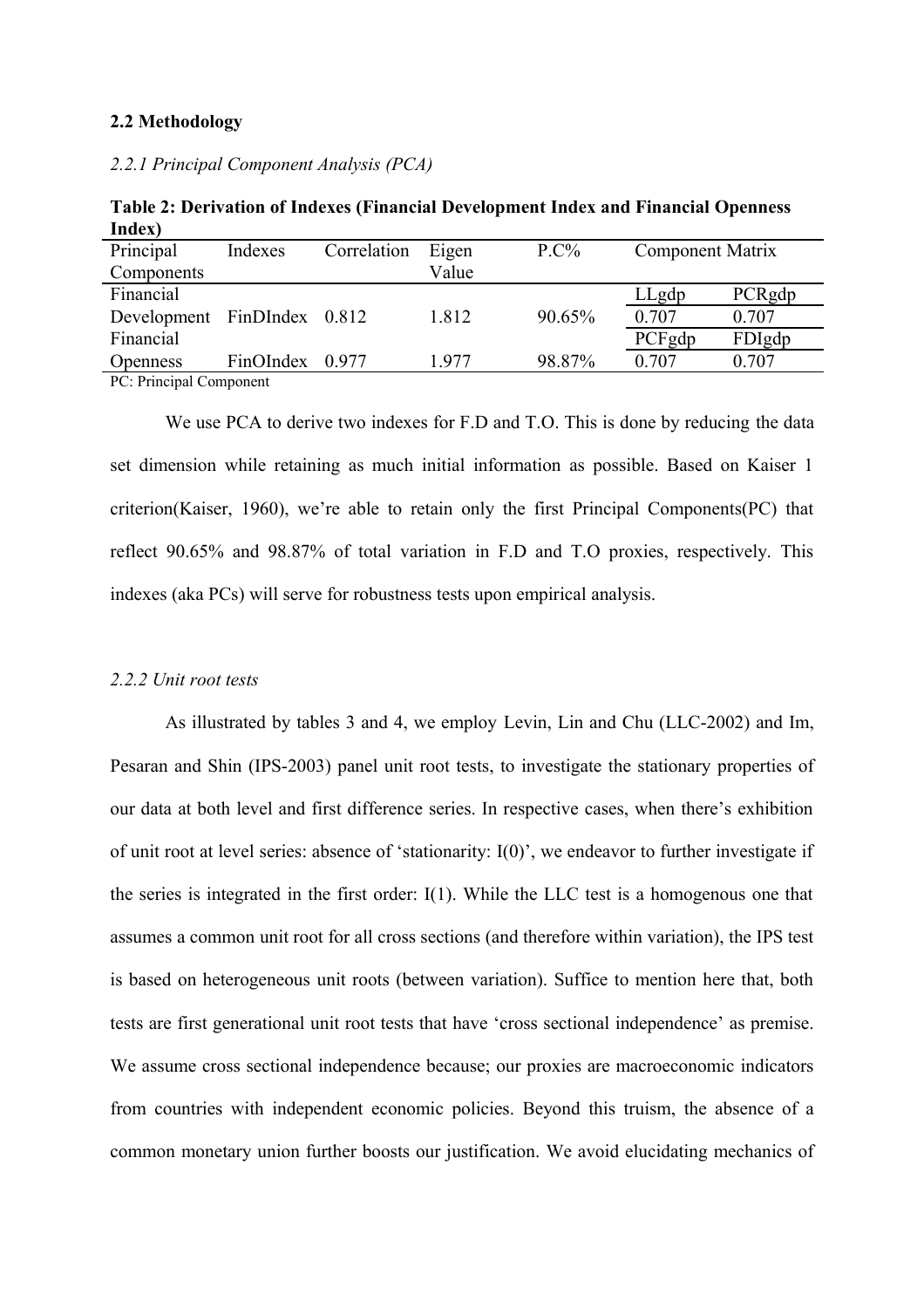these tests because; they're widely used and constitute just an exploratory side of our analysis. From results presented on tables 3 and 4, only LLgdp and PCRgdp are stationary at first difference. In the conflict of interest between LLC and IPS over if, PCRgdp is integrated at level series or first difference, we base our decisions on the later test, because in the former (LLC), the alternative hypothesis of autoregressive parameter being less than one is stronger than the null (all autoregressive coefficients equal zero). Since unit root tests are autoregressions processes, optimal lag selection is crucial for efficiency of results. Goodness of fit is ensured by the Akaike Information Criterion (AIC) because, as shown by Khim and Liew(2004), when the number of observations are below 60, AIC most optimally specifies which number of lags produce a model that fits the data structure. However, when observations exceed 60, the Hannan-Quin Criterion (HQC) is best. We therefore adopt AIC and HQC for IPS and LLC tests, respectively.

**Table 3: LLC Unit Root Test**

|                                |                                         | IXgdp        | FDIgdp             | PCFgdp            | LLgdp       | PCRgdp         | <b>GDPpcg</b> |  |
|--------------------------------|-----------------------------------------|--------------|--------------------|-------------------|-------------|----------------|---------------|--|
| Level                          | $\sim$                                  | $-2.788***$  | $-5.517***$        | $-4.267***$       | 0.696       | $-2.451***$    | $-11.79***$   |  |
|                                | ct                                      | $-5.173***$  | $-7.043***$        | $-6.441***$       | $-0.289$    | $-1.401***$    | $-11.95***$   |  |
| First                          |                                         |              |                    |                   | $-9.933***$ |                |               |  |
| difference                     | <sub>ct</sub>                           |              |                    |                   | $-9.108***$ |                |               |  |
| also also the character of the | and the contract of the contract of the | $\cdot$ 100/ | 1.101<br>$-\alpha$ | $\cdots$ $\cdots$ | $\sim$      | $\blacksquare$ |               |  |

\*,\*\*,\*\*\* denote significance at 10%, 5% and 1% respectively. Maximum lag is 2 and optimal lags are chosen via HQC. 'c' and 'ct': 'constant' and 'constant and trend' ;respectively.

| <b>Table 4: IPS Unit Root Test</b> |  |  |
|------------------------------------|--|--|
|------------------------------------|--|--|

|            |               | IXgdp       | FDIgdp      | PCFgdp      | LLgdp       | PCRgdp      | <b>GDPpcg</b> |
|------------|---------------|-------------|-------------|-------------|-------------|-------------|---------------|
| Level      | $\mathbf c$   | $-1.736***$ | $-5.609***$ | $-4.717***$ | 0.336       | 0.207       | $-11.96***$   |
|            | сt            | $-4.001***$ | $-5.283***$ | $-5.343***$ | 1.285       | $-0.425$    | $-11.05***$   |
| First      |               |             |             |             | $-10.01***$ | $-6.744***$ |               |
| difference | <sub>ct</sub> |             |             |             | $-7.351***$ | $-5.121***$ |               |

\*,\*\*\*\* denote significance at 10%, 5% and 1% respectively. Maximum lag is 2 and optimal lags are chosen via HQC. 'c' and 'ct': 'constant' and 'constant and trend' ;respectively.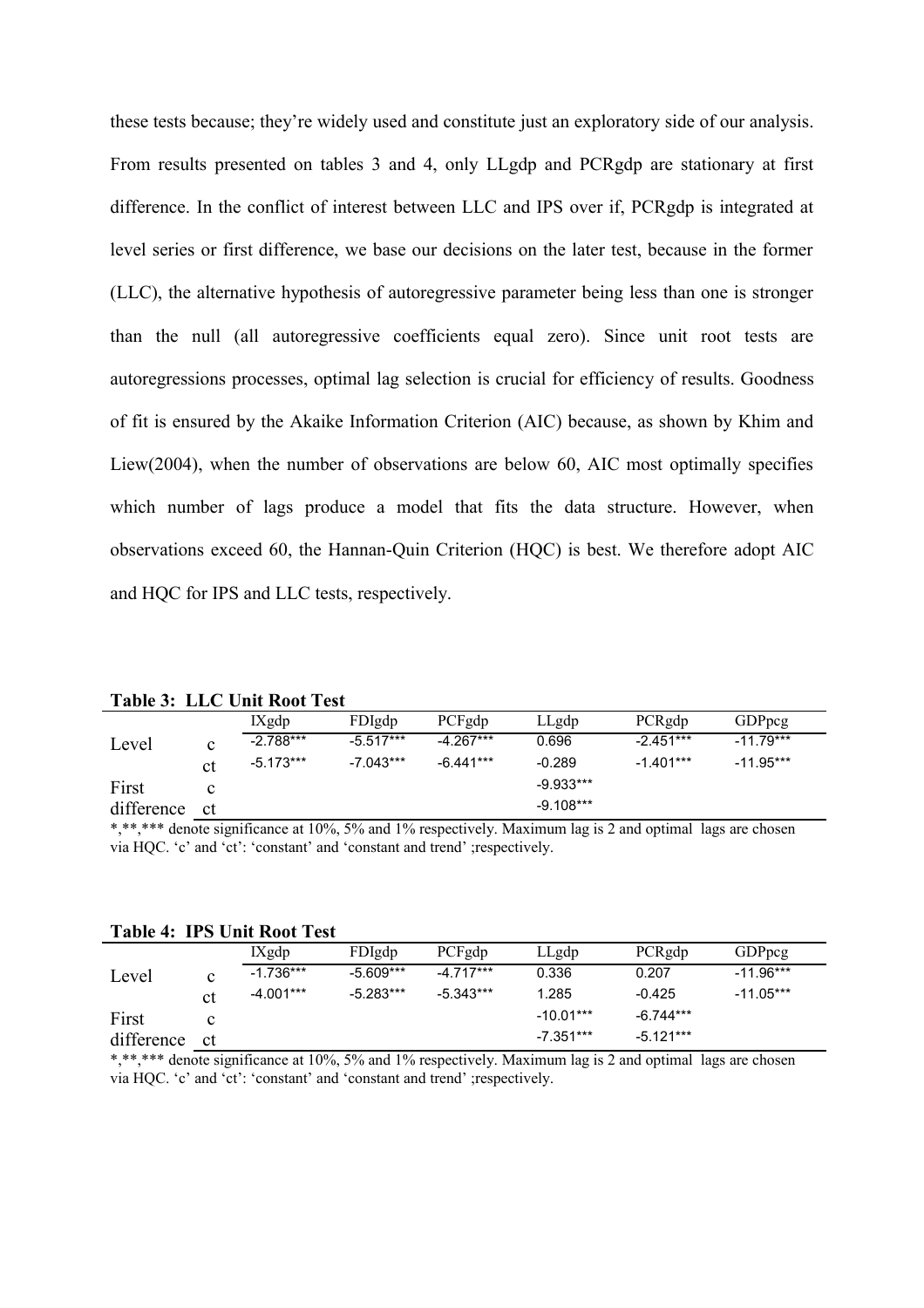#### *2.2.3 Model specification tests*

By virtue of Hausman(H) and Breusch Pagan(BP) tests, we're able to determine if, specific cross sectional effects, affect estimators or not(fixed or random effect) and whether variance of residuals affect independent variables; respectively. While the null hypothesis of H-test argues for a random effect model (both estimators are consistent and only the constant is efficient), the BP equivalent, assumes homosedasticity. As indicated on table 5, we adopt for instance 'Generalized Least Squares with Fixed Effect(GLS with FE)' because, cross sectional effects play a role in the outcome of estimators and, variance of residuals is not constant(second column for example). For 'Ordinary Least Squares with Random Effect (OLS with RE)' as model, the contrary is evident: homoscedasticity and absence of consistency in constant estimator (fourth column).

| Model         | Dependent Variables       |             |             |                              |             |  |  |  |
|---------------|---------------------------|-------------|-------------|------------------------------|-------------|--|--|--|
| Specification | <b>Financial Openness</b> |             | Trade Open. | <b>Financial Development</b> |             |  |  |  |
| Tests         | <b>FDIgdp</b>             | PCFgdp      | IXgdp       | d LLgdp                      | d PCRgdp    |  |  |  |
| Hausman T.    | $23.85***$                | $20.58***$  | $14.29**$   | 6.88                         | $3212***$   |  |  |  |
| Breusch P. T. | $10894***$                | $122.29***$ | 2321.4***   | 0.93                         | $15.16***$  |  |  |  |
| Model         | GLS with FE.              | GLS with FE | GLS with FE | OLS with RE                  | GLS with FE |  |  |  |

**Table 5 : Panel Model Specification**

Breusch Pagan and Hausman tests all follow a chi-square distribution. \*,\*\*,\*\*\* denote significance levels at 10%, 5% and 1% respectively. GLS: Generalized Least Squares. OLS: Ordinary Least Squares. FE: Fixed Effect.

#### *2.2.4 Model Formulation*

Let's consider the following equations :

$$
FDI_{it} = \gamma_{10i} + \gamma_{11} PCR_{it} + \gamma_{12} LL_{it} + \gamma_{13} IX_{it} + \gamma_{14} PCR_{it} + \gamma_{15} GDPPCg_{it} + \epsilon_{1it}
$$
(1)

$$
PCF_{ii} = \gamma_{20i} + \gamma_{21} PCR_{ii} + \gamma_{22} LL_{ii} + \gamma_{23} IX_{ii} + \gamma_{24} FDI_{ii} + \gamma_{25} GDPpcg_{ii} + \epsilon_{2ii}
$$
 (2)

$$
LL_{it} = \gamma_{30i} + \gamma_{31} PCF_{it} + \gamma_{32} FDI_{it} + \gamma_{33} IX_{it} + \gamma_{34} PCR_{it} + \gamma_{35} GDPpcg_{it} + \epsilon_{3it}
$$
(3)

$$
PCR_{ii} = \gamma_{40i} + \gamma_{41} PCR_{it} + \gamma_{42} FDI_{it} + \gamma_{43} IX_{it} + \gamma_{44} LL_{it} + \gamma_{45} GDPPCg_{it} + \epsilon_{4it}
$$
\n(4)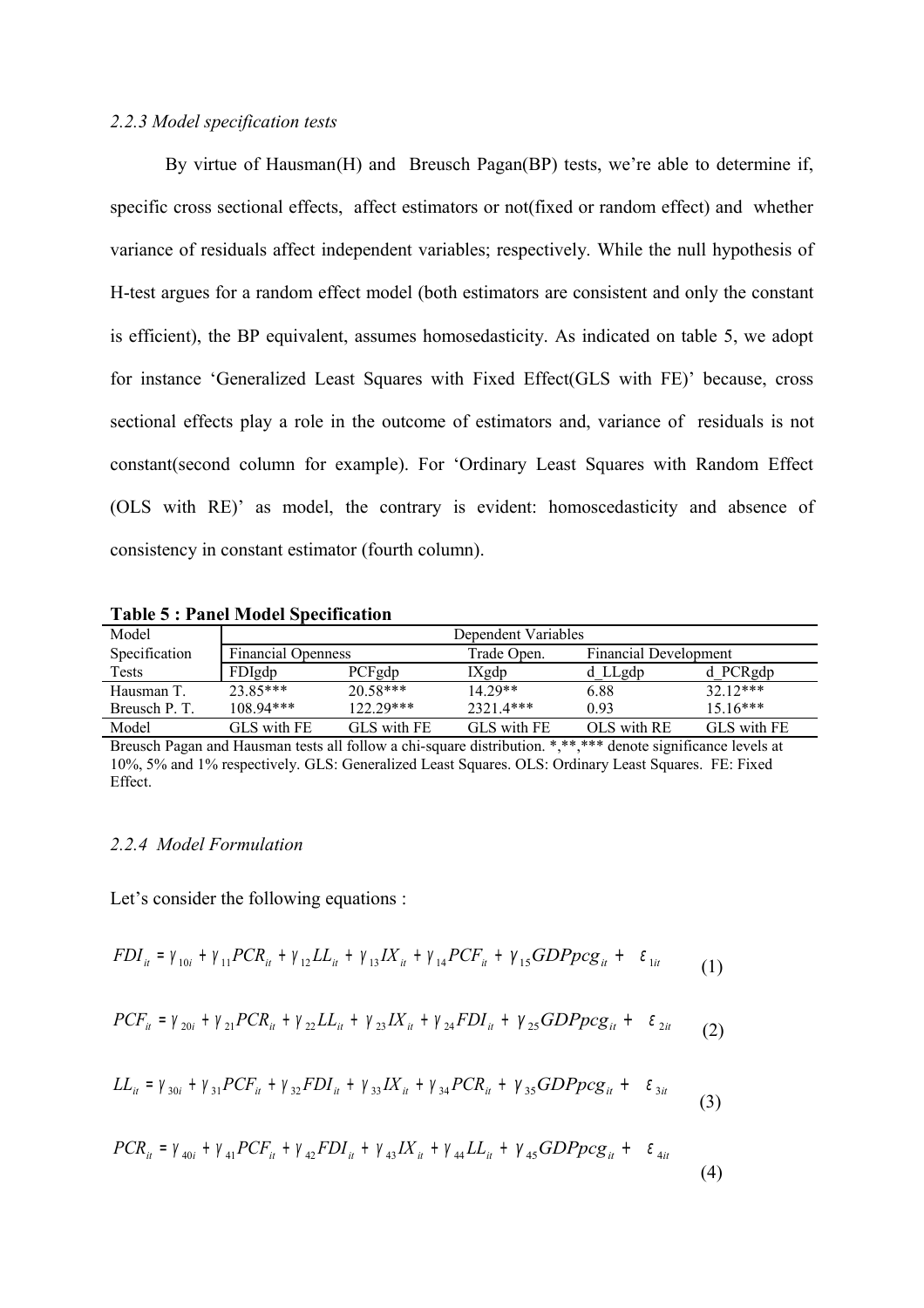$$
IX_{it} = \gamma_{50i} + \gamma_{51} PCF_{it} + \gamma_{52} FDI_{it} + \gamma_{53} PCR_{it} + \gamma_{54} LL_{it} + \gamma_{55} GDPpcg_{it} + \epsilon_{5it}
$$
 (5)

$$
FinDIndex_{it} = \gamma_{60i} + \gamma_{61}FinOIndex_{it} + \gamma_{62}IXgdp_{it} + \varepsilon_{6it}
$$
\n
$$
(6)
$$

$$
FinOIndex_{it} = \gamma_{70i} + \gamma_{71}FinDIndex_{it} + \gamma_{72}Xgdp_{it} + \varepsilon_{7it}
$$
\n(7)

$$
IXgdp_{it} = \gamma_{80i} + \gamma_{81}FinOIndex_{it} + \gamma_{82}FinDIndex_{it} + \varepsilon_{8it}
$$
\n(8)

With:  $i = 1, 2, \ldots, 29$  countries; over time  $t = 1, 2, \ldots, 20$ ; IX is same as IXgdp. But for variables in equations 6, 7 and 8, and GDPpcg; all proxies are on GDP (see table 1). While the first five 5 equations are initial/original models, the last three emanating from principal component analysis are robustness tests: in the nutshell the last three check the first five.

#### **3. EMPIRICAL ANALYSIS**

#### **3.1 Empirical Results**

**Table 6: Trade Openness, Financial Openness and Financial Development**

|                 | Dependent Variables    |                    |                   |                           |                   |  |  |  |
|-----------------|------------------------|--------------------|-------------------|---------------------------|-------------------|--|--|--|
| Independent     | Financial Openness(FO) |                    | Trade O(TO)       | Financial Development(FD) |                   |  |  |  |
| Variables       | FDIgdp                 | PCFgdp             | IXgdp             | $d$ LLgdp                 | d PCRgdp          |  |  |  |
| $IX$ gdp        | $-0.97(-1.55)$         | $1.96(3.07)$ ***   |                   | 0.013(0.25)               | $-0.005(-0.46)$   |  |  |  |
| FDIgdp          |                        | $0.98(80.02)$ ***  | $-0.005(-1.55)$   | 0.000(0.49)               | $-0.001(-1.87)$ * |  |  |  |
| PCFgdp          | $0.94(80.02)$ ***      |                    | $0.010(3.07)$ *** | $-0.000(0.57)$            | 0.001(1.61)       |  |  |  |
| d LLgdp         | $-0.79(-0.38)$         | 0.55(0.25)         | 0.18(1.21)        |                           | $0.37(11.19)$ *** |  |  |  |
| d PCRgdp        | $-4.89(-1.87)$ *       | 4.29(1.61)         | $-0.09(-0.46)$    | $0.60(12.93)$ ***         |                   |  |  |  |
| GDPpcg          | $-0,003(-0.29)$        | $-0.002(-0.16)$    | 0.001(1.17)       | $-0.001(-3.2)$ ***        | $-0.000(-0.79)$   |  |  |  |
| constant        | $0.52(2.11)$ **        | $-0.72(-2.89)$ *** | $0.38(87.76)$ *** | 0.002(1.05)               | 0.004(1.05)       |  |  |  |
| Adjusted. $R^2$ | 0.958                  | 0.958              | 0.881             |                           | 0.316             |  |  |  |

\*,\*\*,\*\*\* denote significance levels at 10%, 5% and 1% respectively. R²: Coefficient of determination.

Results as presented on table 6 suggest that: (1) private domestic credit (FD) decreases foreign domestic investment (TO) and vice-versa; (2) private capital flows (F.O) improve trade openness and vice-versa; (3) growth in GDP per capita negatively affects liquidity liabilities.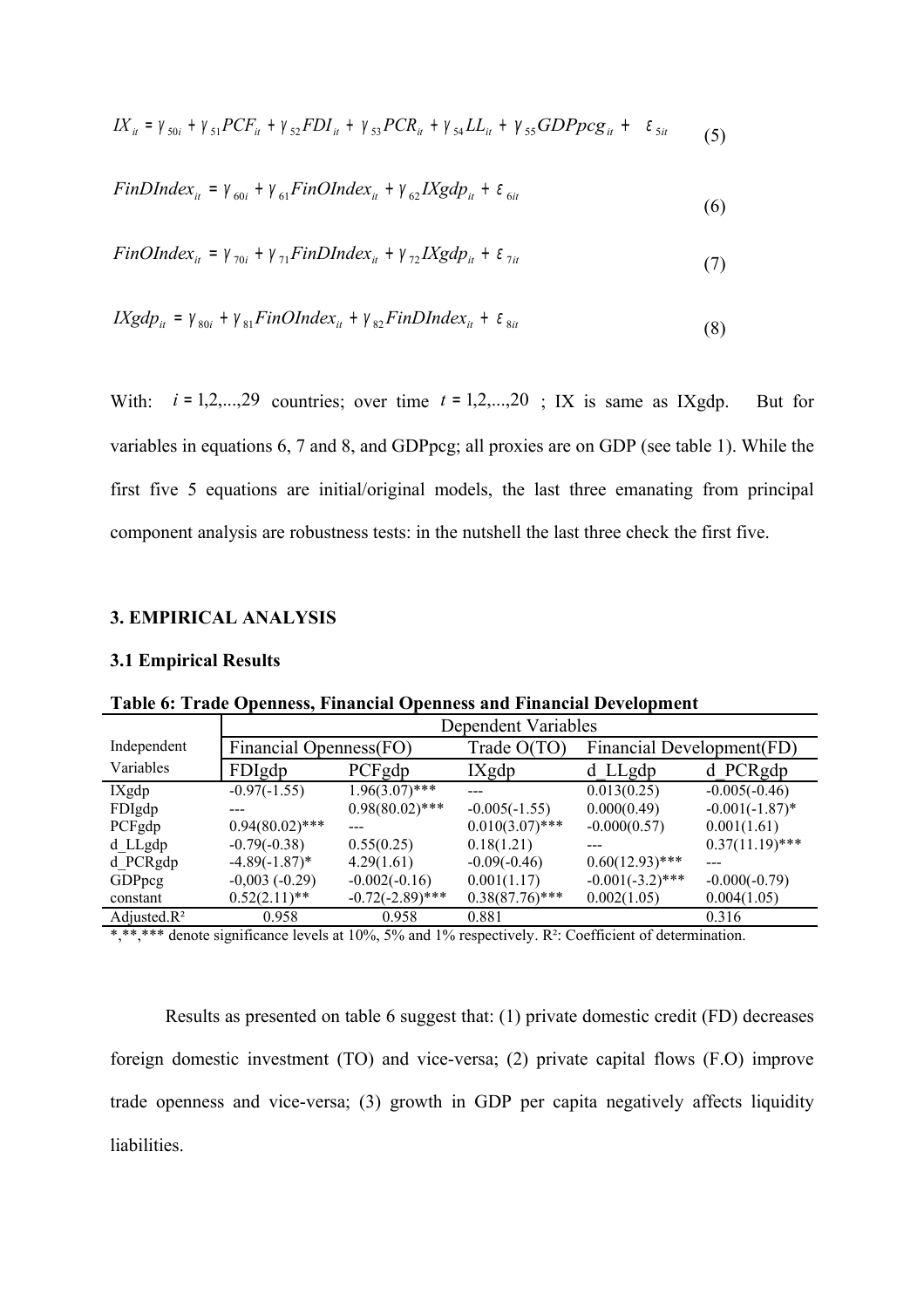#### **3.2 Robustness tests**

|                 | Dependent Variables          |                               |                              |  |  |  |
|-----------------|------------------------------|-------------------------------|------------------------------|--|--|--|
| Independent     | <b>Financial Openness</b>    | <b>Trade Openness</b>         | <b>Financial Development</b> |  |  |  |
| Variables       | FinOIndex                    | IXgdp                         | FinDIndex                    |  |  |  |
| FinOIndex       |                              | $0.18(6.05)$ ***              | $-0.009(-1.43)$              |  |  |  |
| IXgdp           | $3.95(6.05)$ ***             | ---                           | 0.09(0.09)                   |  |  |  |
| FinDIndex       | $-0.46(-1.43)$               | 0.02(0.95)                    |                              |  |  |  |
| GDPpcg          | $-0.02(-1.83)^*$             | 0.000(1.13)                   | $-0.007(-4.07)$ ***          |  |  |  |
| Constant        | $-1.53(5.81)$ ***            | $0.39(107.7)$ ***             | $-0.001(-0.035)$             |  |  |  |
| Adjusted. $R^2$ | 0.383                        | 0.880                         | 0.114                        |  |  |  |
| Model Used      | H: $10.72**$ B.P: $149.1***$ | H: $13.02***$ B.P: 2346.72*** | $H:13.86***$ B.P: 38.11***   |  |  |  |
|                 | GLS with FE                  | GLS with FE                   | GLS with FE                  |  |  |  |

**Table 7 : Presentation of robustness test results**

\*,\*\*,\*\*\* denote significance levels at 10%, 5% and 1% respectively. R<sup>2</sup>: Coefficient of determination, H:Hausman Test, B.P: Breusch Pagan, GLS:Generalised Least Squares.

Based on robustness tests from aggregated variables (in reduced dimension) from PCA: (1) trade openness leads to financial openness and vice versa; (2) financial development has no significant link with any indicator of openness and vice-versa; (3) improvement in welfare decreases financial openness and development. The hypothesis of financial openness (via foreign direct investment) decreasing financial development (through private credit) is not confirmed from robustness check, probably because; its significance level is 10%. Thus, basing our analysis entirely on 1% and 5% significance levels, we can firmly established that, for sampled countries; opening of trade accounts will leads to increase in financial accounts and vice-versa. These significant results confirm those of Kandiero and Chitiga (2003), Baltagi et al. (2009) and Hanh (2010). However, detail interpretation suggest: trade openness leads more to financial openness; in our case the trade openness elasticity of financial openness(3.95) is about twenty times higher than the financial openness elasticity of trade openness(0.18). Our robustness checks also confirm failure of financial development to breed openness. What is quite puzzling is the fact that, growth per capita only decreases financial openness and development. Some explanation to this could be: (1) unequal distribution of national wealth, with the rich investing much of their wealth abroad; (2) high degree of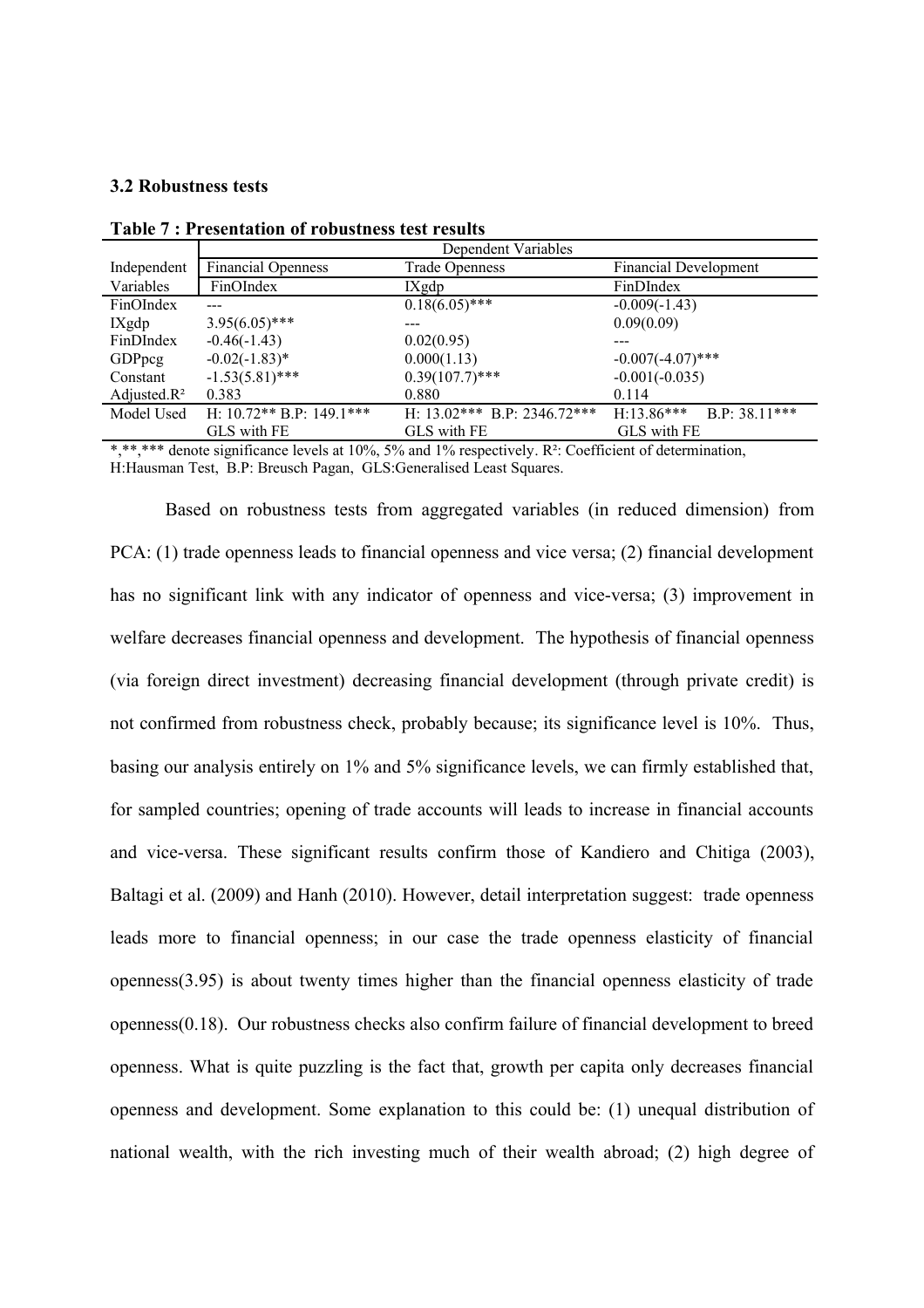corruption associated with GDP growth, where-by; a great part of siphoned funds is deposited abroad in an attempt to evade detection.

For policy implication, sampled countries should be aware of the irresponsiveness of financial development to openness and vice- versa. Given that, from common sense and to some extend economic theory, we cannot completely rule-out the finance led openness nexus, we suggest further findings on the African continent be based on: (1) distinction between closed and open countries; (2) classification of low and middle income countries;(3) verification if interaction of openness indicators as defined by of Baltagi et al. (2009), is the prime and only condition for financial development: as was the basis and frame work of Rajan and Zingales (2003).

#### **4. CONCLUSION**

Our modest contribution to existing literature on the openness-financial development nexus has confirmed the existence of bi-directional causality between openness indicators (financial and trade). However we fail to find any significant link between financial development and both qualities of openness. It is our earnest hope that, more empirical studies be tilted towards recommendations for future research outlined afore.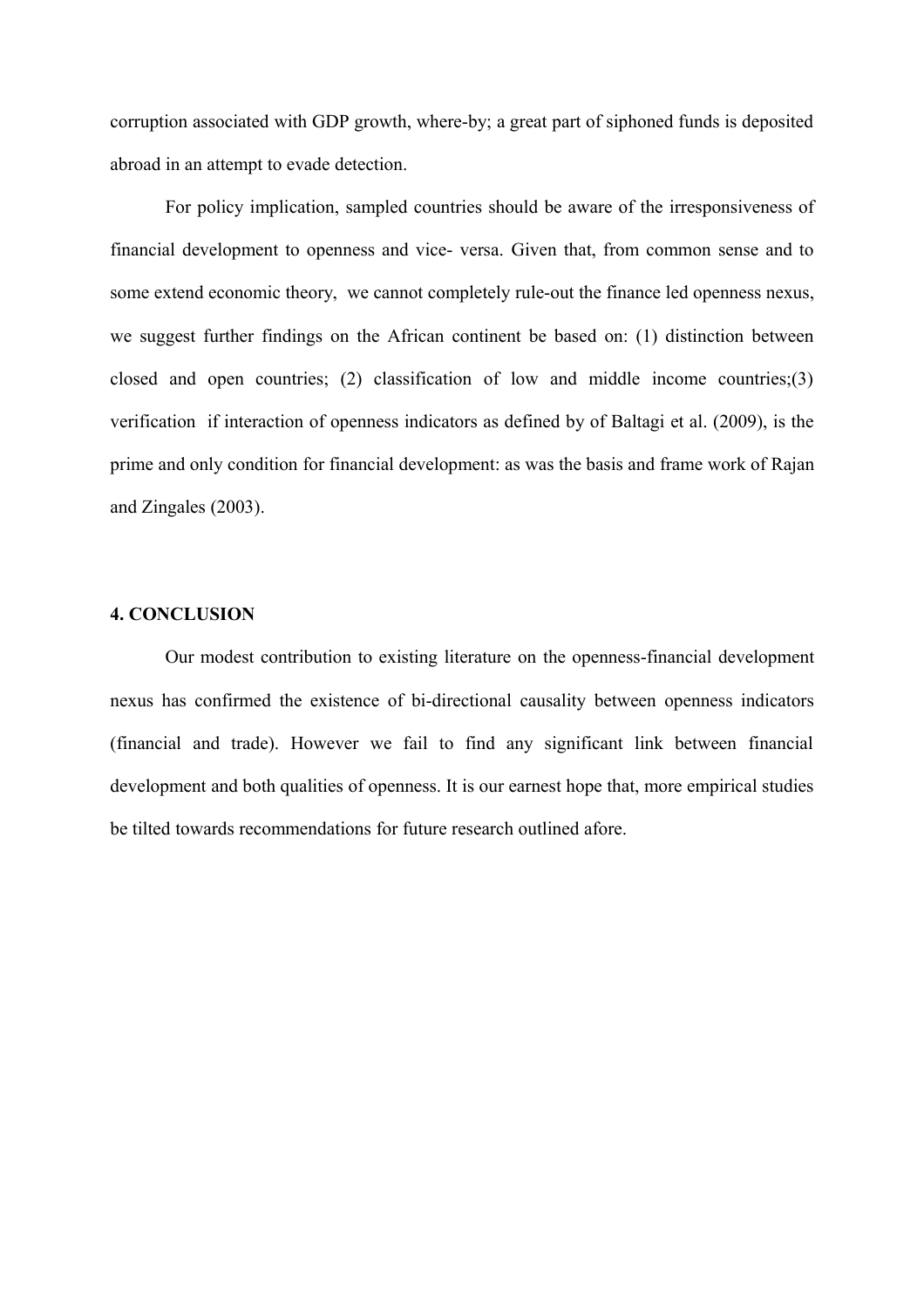| Regions         | Countries                                                        |
|-----------------|------------------------------------------------------------------|
| East Africa     | Burundi, Kenya, Rwanda, Tanzania, Uganda, Sudan.                 |
| West Africa     | Côte d'Ivoire, Ghana, Senegal, Sierra Leon, Mali, Togo, Nigeria. |
| Central Africa  | Congo Republic, Gabon, Cameroon.                                 |
| North Africa    | Egypt, Morocco, Tunisia.                                         |
| Southern Africa | Swaziland, South Africa, Angola, Zambia, Botswana, Mauritius,    |
|                 | Madagascar, Mozambique, Lesotho, Malawi.                         |
|                 |                                                                  |

Appendix A: List of African Countries

Source (author)

Appendix B: Summary Statistics (1988-2007; countries: 29)

| <b>Variables</b> | <b>Source</b> | M.Unit        | Mean | S.D  | Min.     | Max.  | Kurt. | Skew.   | Observ. |
|------------------|---------------|---------------|------|------|----------|-------|-------|---------|---------|
| IXgdp            | ADI           | $%$ GDP       | 0.39 | 0.21 | 0.00     | 1.37  | 4.15  | 1.81    | 580     |
| FDIgdp           | ADI           | $%$ GDP       | 2.61 | 5.03 | $-8.62$  | 42.49 | 23.44 | 4.14    | 552     |
| PCFgdp           | ADI           | $%$ GDP       | 2.63 | 5.08 | $-9.10$  | 42.49 | 22.23 | 3.96    | 556     |
| LLgdp            | <b>FDSD</b>   | $%$ GDP       | 0.29 | 0.19 | 0.04     | 0.97  | 2.07  | 1.67    | 550     |
| PCRgdp           | <b>FDSD</b>   | $%$ GDP       | 0.17 | 0.16 | 0.011    | 0.75  | 1.84  | 1.62    | 547     |
| GDPpcg           | ADI           | $\frac{0}{0}$ | 1.45 | 5.18 | $-46.89$ | 37.83 | 19.27 | $-1.26$ | 579     |
| GDPg             | ADI           | $\%$          | 3.84 | 5.38 | $-50.24$ | 35.22 | 21.88 | $-1.84$ | 579     |

IXgdp : Import plus Export on GDP, FDIgdp :Foreign Direct Investment, PCFgdp:Private Capital Flows on GDP, LLgdp: Liquid Liabilities on GDP, PCRgdp: Private Credit on GDP, GDPpcg: GDP per capita growth, M.Unit: Measurement Unit, S.D: Standard Deviation, Min:Minimun , Max:Maximum, Kurt:Kurtosis, Skew: Skewness, Observ: Observations. PCA: Principal Component Analysis, ADI : African Development Indicators, FDSD :Financial Development and Structure Database.

| $\Delta$ ppendia C. Correlation ividiria |       |          |          |       |        |               |  |
|------------------------------------------|-------|----------|----------|-------|--------|---------------|--|
|                                          | IXgdp | FDIgdp   | PCFgdp   | LLgdp | PCRgdp | <b>GDPpcg</b> |  |
| IXgdp                                    | 000.1 |          |          |       |        |               |  |
| FDIgdp                                   | 0.469 | 1.000    |          |       |        |               |  |
| PCFgdp                                   | 0.462 | 0.977    | 1.000    |       |        |               |  |
| LLgdp                                    | 0.129 | $-0.048$ | $-0.032$ | 000.1 |        |               |  |
| PCRgdp                                   | 0.062 | $-0.113$ | $-0.077$ | 0.812 | 1.000  |               |  |
| GDPpcg                                   | 0.075 | 0.046    | 0.035    | 0.084 | 0.021  | 1.000         |  |

#### Appendix C: Correlation Matrix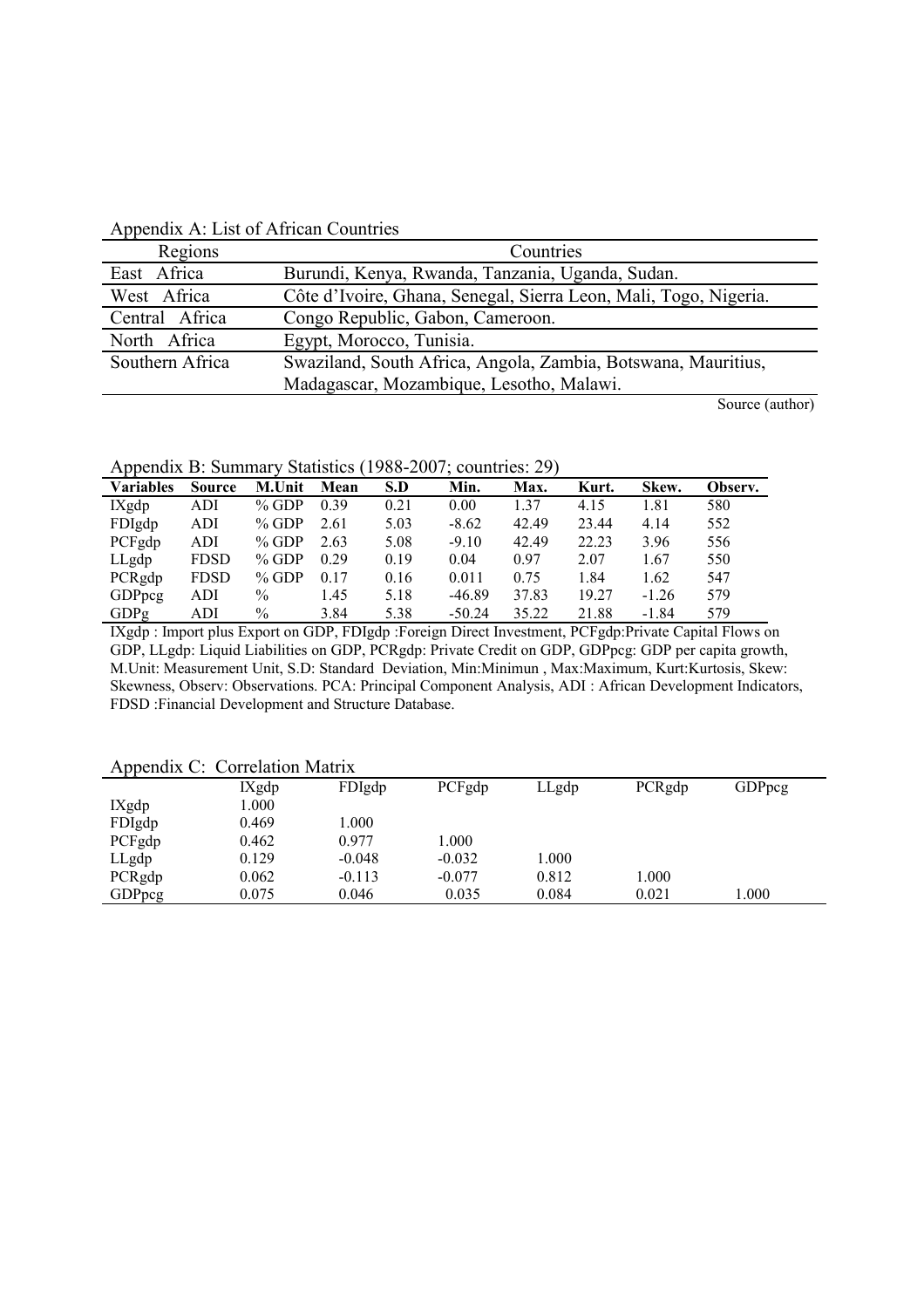## References

Baltagi, B.H., Demetriades, P.O., & Law, S. H.,(2009), "Financial Development and Openness: evidence from panel data", Journal of Development Economics, 89(2), pp.285-296.

Demirguc-Kunt, A., Beck, T., & Levine, R., (1999), "A New Database on Financial Development and Structure", *International Monetary Fund*, WP *2146*.

Demirguc-Kunt, A., & Beck, T., May (2009), "Financial Institutions and Markets Across Countries over time: Data and Analysis", *World Bank Policy Research Working Paper* No. 4943.

Dornbusch, R. (1992), "The Case for Trade Liberalization in the Developing countries", Journal of Economic Perspectives, 6(1), pp.69-85.

Gries, T., Kraft, M., & Meierrieks, D., (2009), "Linkages between financial deepening, trade openness, and economic development: causality evidence from Sub-Saharan Africa", *World Development*, 37(12), pp. 1849-1860.

Hanh, P. T. H., (2010), "Financial Development, Financial Openness and Trade Openness: New evidence", CARE – EMR, University of Rouen, France.

Im, K.S., Pesaran, M.H., & Shin, Y., (2003), "Testing for unit roots in heterogeneous panels", *Journal of Econometrics"*, 115, pp.53-74.

Kaiser, H. F., (1960), "The application of electronic computers to factor analysis", *Educational and Psychological Measurement*, 20, pp. 141-151.

Kandiero, T., & Chitiga, M.,(October, 2003), "Trade Openness and Foreign Direct Investment in Africa", *Department of Economics*, University of Pretoria.